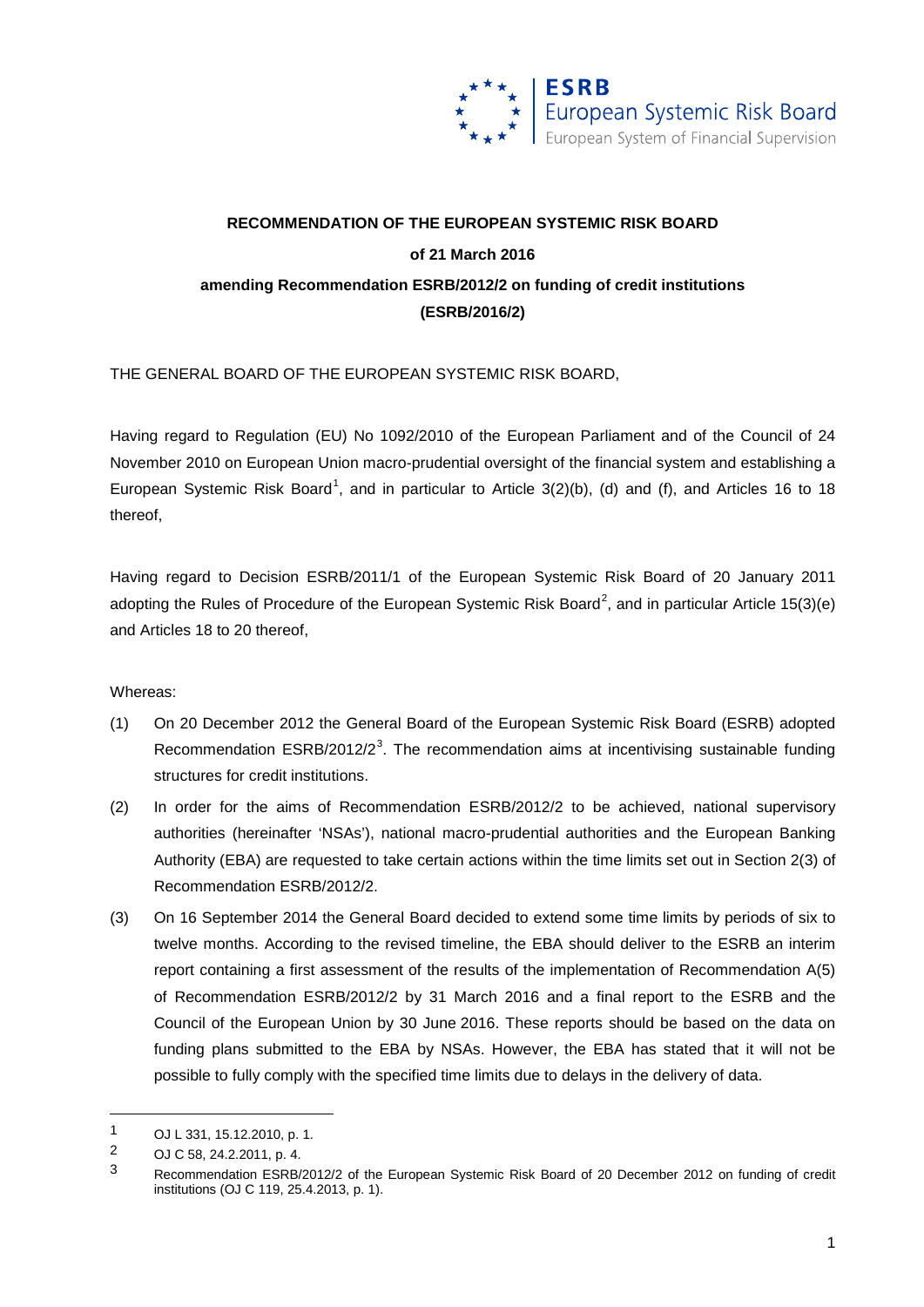- (4) The overarching objective of the ESRB is to prevent or mitigate systemic risks in a timely and effective manner. The General Board considers that merging the interim and the final reports on Recommendation A(5) into a single report to be delivered by the EBA and extending the time limit for the delivery of the report to the ESRB and the Council by an additional 12 months would not jeopardise the orderly functioning of the financial markets, nor imply that Recommendation A(5) will be left unimplemented.
- (5) The General Board should therefore extend the relevant time limit in order to provide the EBA with sufficient time to take the steps necessary for the implementation of Recommendation A(5).
- (6) Therefore Recommendation ESRB/2012/2 should be amended accordingly,

HAS ADOPTED THIS RECOMMENDATION:

## **I.**

Recommendation ESRB/2012/2 is amended as follows:

- 1. Section 2(3)(1) is replaced by the following:
	- '1. *Recommendation A* National supervisory authorities with responsibility for banking supervision, national supervisory authorities and other authorities with a macro-prudential mandate, and the EBA are requested to report according to the following timeline:
		- (a) by 31 December 2015, national supervisory authorities with responsibility for banking supervision are requested to deliver to the ESRB an interim report containing a first assessment of the results of the implementation of Recommendation A(1) and (2);
		- (b) by 31 July 2016, national supervisory authorities with responsibility for banking supervision are requested to deliver a final report on Recommendation A(1) and (2) to the ESRB and to the Council;
		- (c) by 31 December 2015, national supervisory authorities and other authorities with a macro-prudential mandate are requested to deliver to the ESRB an interim report containing a first assessment of the results of the implementation of Recommendation A(3);
		- (d) by 30 September 2016 national supervisory authorities and other authorities with a macro-prudential mandate are requested to deliver a final report on the implementation of Recommendation A(3) to the ESRB and to the Council;
		- (e) by 30 June 2014, the EBA is requested to deliver the guidelines referred to in Recommendation A(4) to the ESRB and to the Council;
		- (f) by 31 March 2017, the EBA is requested to deliver a report on the implementation of Recommendation A(5) to the ESRB and to the Council.';
- 2. in the Annex, point V.1.3.1 is replaced by the following:
	- 'V.1.3.1. Timeline